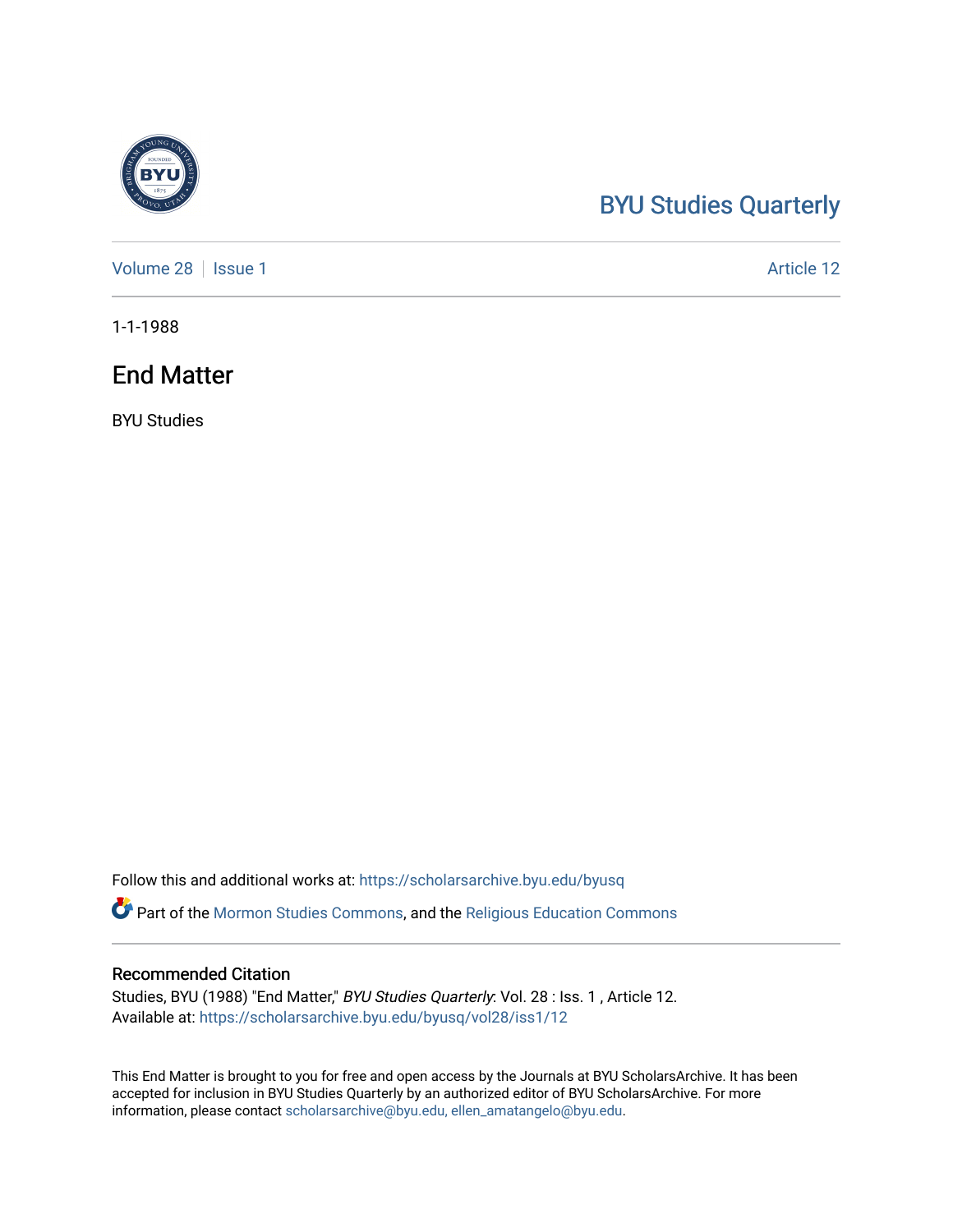Contributions should not exceed five thousand words in length. Manuscripts must be typed, double-spaced, and should conform to the latest edition of The Chicago Manual of Style. They should be submitted in duplicate, with stamped and selfaddressed envelope

Each author will receive complimentary offprints and complete copies of the issue in which his or her contribution appears

Send manuscripts to:

Edward A. Geary, editor Brigham Young University Studies 1102 JKHB Brigham Young University Provo, Utah 84602

Brigham Young University Studies is abstracted in Current Contents: Behavioral, Social, and Management Sciences; indexed in Religion Index One: Periodicals (articles) and Index to Book Reviews in Religion; and listed in Historical Abstracts, Arts and Humanities Citation Index, American History and Life Annual Index, and the MLA International Bibliography. Member, Conference of Editors of Learned Journals.

If you move, please let us know four weeks before changing your address. A change-of-address postcard, available at all post offices, sent in advance, will help us get your journal to you promptly. Courteous compliance with this request will help us solve a serious and costly problem

# subscribers NOTICE

Subscription is \$10.00 for four issues, \$19.00 for eight issues, and \$27.00 for twelve issues. Single issues are \$4.00. All subscriptions begin with the current issue unless subscriber requests otherwise. Send subscriptions to BYU Studies, 1102 JKHB, BYU, Provo, Utah 84602.

Brigham Young University Studies is a quarterly journal dedicated to the correlation of revealed and discovered truth and to the conviction that the spiritual and intellectual are complementary avenues of knowledge. Contributions from all fields of learning are welcome. Articles should reflect a Latter-day Saint point of view while conforming to high scholarly standards and should be written for the informed nonspecialist. Quality fiction, poetry, drama, and personal essays are also welcome.